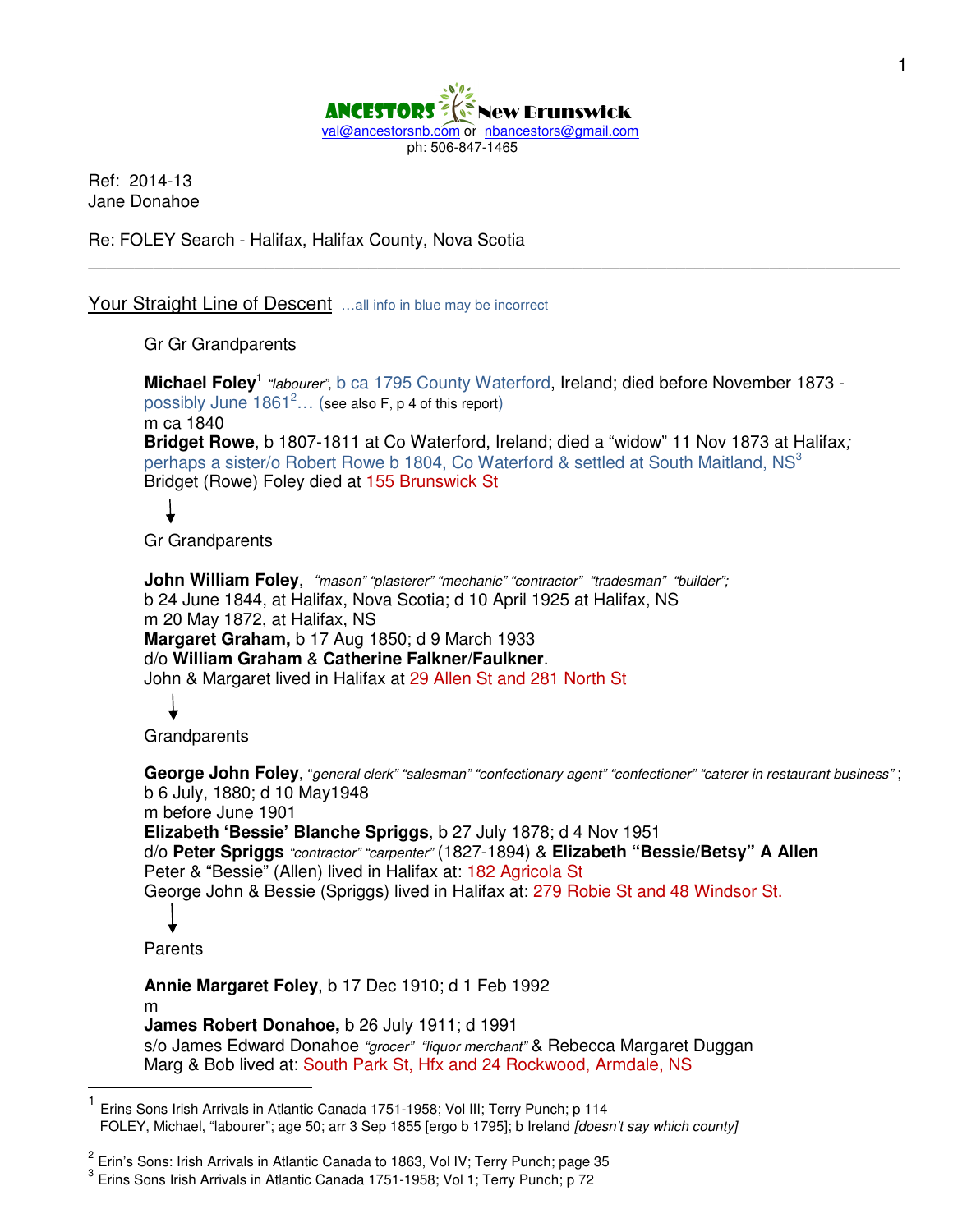\_\_\_\_\_\_\_\_\_Generation: Gr Gr Grandparents

The marriage record & death certificate of John William FOLEY both state that John was the son of Michael FOLEY and Bridget ROWE… both Irish.

The marriage records of a (1) Catherine FOLEY and a (2) Maurice Foley connect them, in the same generation, to "Michael & Bridget FOLEY" and to "M FOLEY & B POWER". Catherine's death record shows that she was born 3 Dec 1842, d/o Michael & Bridget FOLEY. Maurice's marriage & death certificates indicate that he was born circa 1842; s/o M Foley & B Power. Both Catherine & Maurice named children "Bridget" and "Mary".

I suggest two possible scenarios:

- $\bullet$  (i) Michael Foley had two wives. He married 1<sup>st</sup> Bridget Power and produced Catherine & Maurice, who were both born close to 1842… and both of whom died within two years of each other in 1902 & 1900. Michael then married 2<sup>nd</sup> Bridget Rowe and produced John William who was born b 24 June 1844 and who died in 1925.
- (ii) There were two Michael Foleys…cousins/relatives...one married Bridget Power, the other married Bridget Rowe.

1851 ~ There is no Michael Foley, nor Bridget FOLEY, listed in the 1851 Census in Nova Scotia.

1861 ~ There are TWO Michael Foleys listed in Halifax in the 1861 Census (A, B below). In this Census only 'Heads of Families' were named - other persons, living at the address, were listed in numbers as 'males', 'females'. The TWO Michaels are listed in the same Film Number M-1165: one has 4 in his family, the other has 5. There is ONE Bridget Foley in this census listed as the 'Head of Family' (C page 3 of this report)

1871 ~ The 1871 Census, Nova Scotia, shows Bridget FOLEY, b ca 1811, "widowed", living with her son, John FOLEY who was "unmarried".(E page 3) Three years later, her death record states that she was born in County Waterford, Ireland and that she died of cancer in Halifax on 11 Nov 1873 at 66 years old [b ca 1807]. Her death was reported by 'Morris Foley' [sic]. The 4-yr difference in Bridget's recorded death year is consistent with inaccurate record-keeping of birth years in the old Census returns. Sometimes it was the enumerator's fault. Sometimes it was the vanity or the forgetfulness of the person being enumerated!

Evidence was found that a Michael FOLEY, b ca 1795 in County Waterford, Ireland, served in the British-Canada  $35<sup>th</sup>$  Foot Regiment. (D page 3)

A: Polling District #2 1861 Census of Canada - Halifax<br>Name: **Name:** Michael Fo **Michael Foley Home in 1861:** Halifax, Nova Scotia **Film Number:** M-1165 **Household Members:**<br> **Household Members:** Michael Foley **2 males + 2 females** [**Michael Foley**, John Wm b 1844 + wife Bridget + dau Catherine]

B: Polling District #5 1861 Census of Canada - Halifax<br>**Name:** Michael Fo **Michael Foley** Home in 1861: Halifax, Nova Scotia **Film Number:** M-1165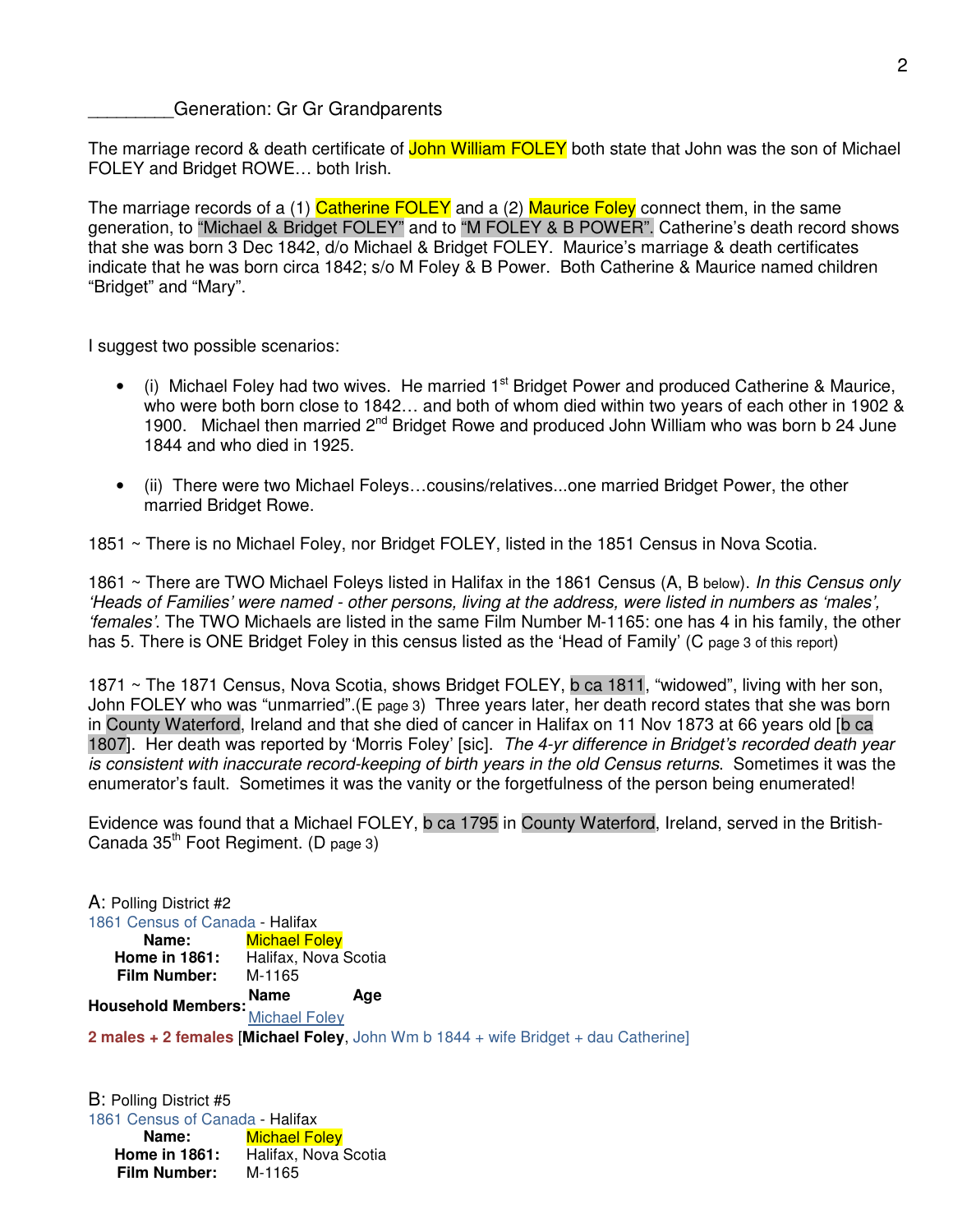**Household Members:Name Age** Michael Foley **2 males + 3 females** [**Michael Foley** + John Wm b 1844 + Bridget + dau Catherine + dau ? ]

C: Polling District #5 1861 Census of Canada<br>**Name:** B **Name:** Bridget Foley – Head of household<br>**Home in 1861:** Halifax, Nova Scotia **Halifax, Nova Scotia Film Number:** M-1165 **Household Members:Name Age** Bridget Foley

**2 females and 2 males [Bridget Foley** + dau Catherine + step son Maurice + son John William] Doesn't say Bridget is a widow, but she is "head" of household, so perhaps one can assume she is, or that she has been abandoned by husband.

D: Canada, British Regimental Registers of Service, 1756-1900**;** on Ancestry.com

**Name:** Michael Foley **Age:** 19 **Birth Date:** abt 1795 **Birth Place:** Waterford, Waterford **Military Date:18 Apr 1814**<br>**Unit:** 35th Foot So **Unit:** 35th Foot Soldiers

#### E: 1871 Census of Canada; on Ancestry.com

| Name:                          | <b>Bridget Foley</b> |      |
|--------------------------------|----------------------|------|
| Gender:                        | Female               |      |
| Age:                           | 60                   |      |
| <b>Birth Year:</b>             | abt 1811             |      |
| <b>Birth Place:</b>            | Ireland              |      |
| Marital Status: <i>Widowed</i> |                      |      |
| <b>Religion:</b>               | Catholic             |      |
| Origin:                        | Irish                |      |
| <b>Province:</b>               | Nova Scotia          |      |
| District:                      | <b>Halifax West</b>  |      |
| <b>District</b>                | 196                  |      |
| Number:                        |                      |      |
| Division:                      | 01                   |      |
| Subdistrict:                   | Halifax Ward 5       |      |
| <b>Subdistrict</b>             | f                    |      |
| Number:                        |                      |      |
| Neighbors:                     | View others on page  |      |
|                                | <b>Name</b>          | Age  |
|                                | <b>Bridget Foley</b> | 60   |
| <b>Household</b>               | <b>John Foley</b>    | 26 : |
| <b>Members:</b>                |                      | mar  |
|                                |                      | Cen  |
|                                | <b>Edward Fahev</b>  | 16   |

26 son John Wm b ca 1845 "plasterer" – he married Margaret Graham a year after this 1871 Census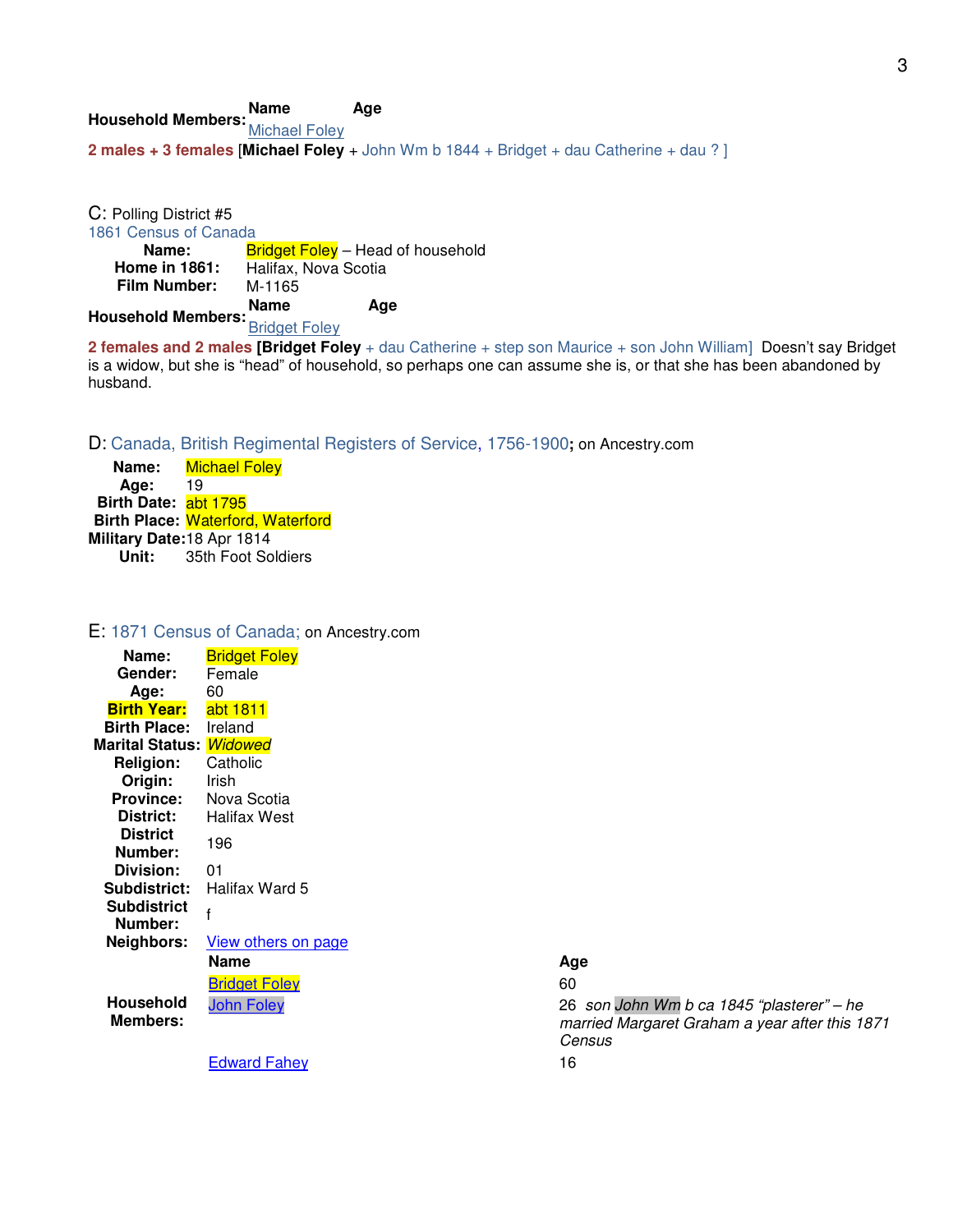#### F: **Death of your Michael Foley?**

The following Halifax newspaper [Acadian Recorder] death notice **may be** your Michael FOLEY… **Died:** 29 June 1861 at the Poors' Assylum, Halifax, Michael FOLEY, age 74 [b ca 1787] from Ireland –AR, 6 July  $1861<sup>4</sup>$ 

#### G: **Death of Bridget Foley**

#### **Bridget Foley, died 1873 in Halifax, Halifax County**

NS Archives Item can be found in Registration Year: **1873** - Book: **1808** - Page: **476** - Number: **1036:**  NS Archives **Died 11 Nov 1873 "widow**" of cancer At 155 Brunswick St, Halifax, NS Signature of informant: **Morris Foley**

\_\_\_\_\_\_\_\_\_ Generation: Gr Grandparents

In the 1881 and 1891 Census Nova Scotia **John (William) & Margaret Foley** were living in the same polling district as Maurice Foley in Halifax. This family was not found in the 1911 Census. John was b 24 June 1844 & died in 1925. Margaret (Graham) Foley was b 17 Aug 1850 and d in 1933. A child, Michael, was born to them in 1873 but died before the 1881 Census. Their FIVE other children are listed in the 1891 Census (see top of page 6) John died in 1925 of senile myocarditis (heart). Margaret died in 1933 of heart problems.

| Name:<br>Gender:<br><b>Marital Status:</b><br>Age:<br><b>Birth Year:</b><br><b>Birthplace:</b><br><b>Religion:</b><br><b>Nationality:</b> | <b>John Foley</b><br>Male<br>Married<br>37<br>1844<br>Nova Scotia<br>Roman Catholic<br><b>Irish</b> |  |
|-------------------------------------------------------------------------------------------------------------------------------------------|-----------------------------------------------------------------------------------------------------|--|
| <b>Occupation:</b>                                                                                                                        | <b>Mason</b>                                                                                        |  |
| <b>Province:</b>                                                                                                                          | Nova Scotia                                                                                         |  |
| <b>District Number:</b>                                                                                                                   | 9                                                                                                   |  |
| District:                                                                                                                                 | Halifax City                                                                                        |  |
| <b>Sub-District Number: F</b>                                                                                                             |                                                                                                     |  |
| Subdistrict:                                                                                                                              | Ward 5                                                                                              |  |
| Division:                                                                                                                                 | 2                                                                                                   |  |
|                                                                                                                                           | Name<br>Age                                                                                         |  |
|                                                                                                                                           | John Foley<br>37                                                                                    |  |
| <b>Household Members:</b>                                                                                                                 | <b>Margret Foley</b><br>30                                                                          |  |
|                                                                                                                                           | 6<br><b>Mary Foley</b>                                                                              |  |
|                                                                                                                                           | <b>William Foley</b><br>4                                                                           |  |
|                                                                                                                                           | 1<br><b>George Foley</b>                                                                            |  |
|                                                                                                                                           |                                                                                                     |  |

#### **1881 Census of Canada**

 4 Erin's Sons: Irish Arrivals in Atlantic Canada to 1863, Vol IV; by Terry Punch; page 35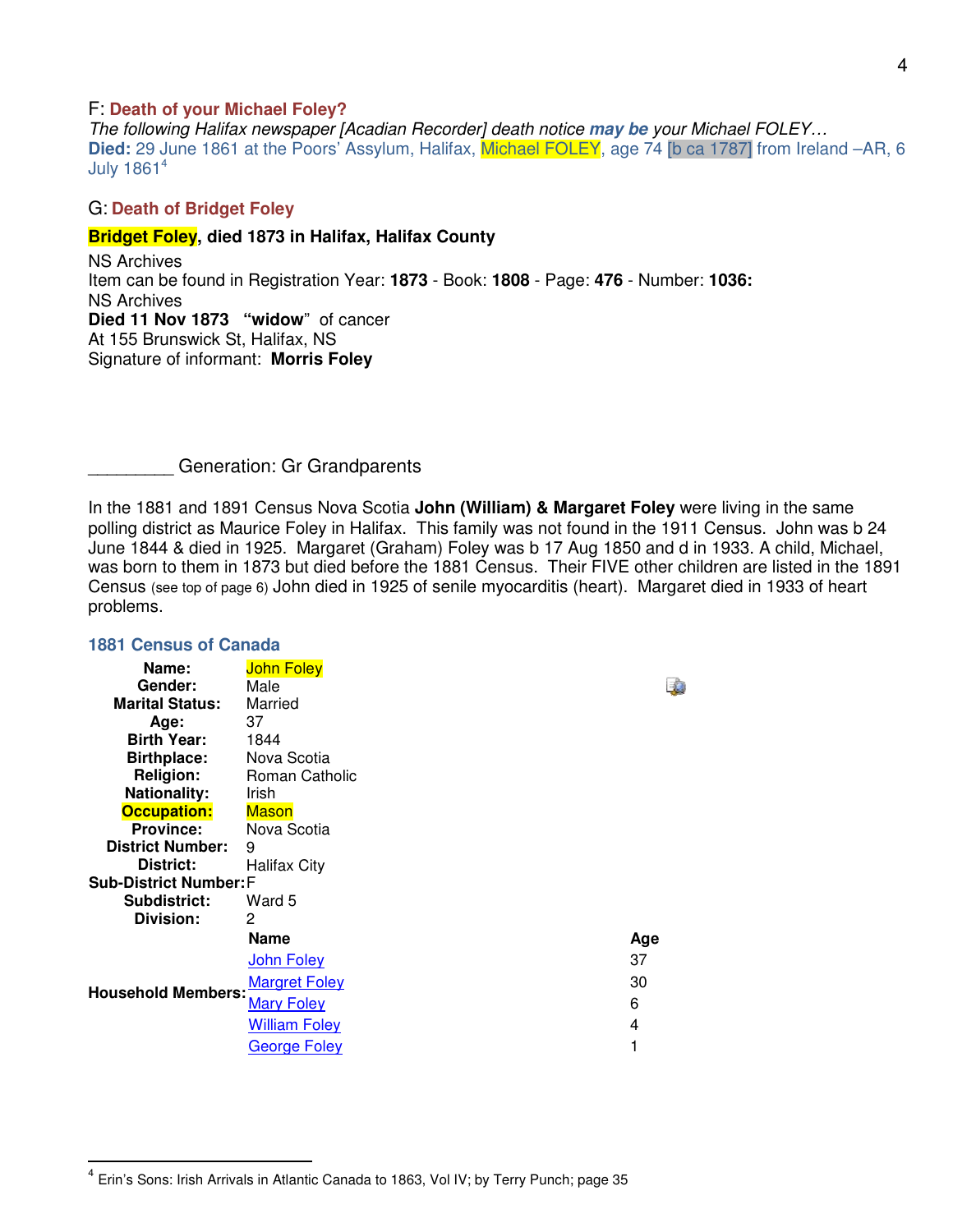**Birth of Michael Foley,** s/o John & Margaret Foley, died as a child before 1881

# **Michael Foley, born 1873 in Halifax County\***

NS Archives

Item can be found in Registration Year: **1873** - Book: **1810** - Page: **232** - Number: **101:** NS Archives

# **1881 Census of Canada**

| Name:<br>Gender:                        | <b>Morris Foley</b>                                                                        |      |
|-----------------------------------------|--------------------------------------------------------------------------------------------|------|
| <b>Marital Status:</b>                  | Male<br>Married                                                                            |      |
| Age:                                    | 36                                                                                         |      |
| <b>Birth Year:</b>                      | 1845                                                                                       |      |
| <b>Birthplace:</b>                      | Nova Scotia                                                                                |      |
| <b>Religion:</b>                        | Roman Catholic                                                                             |      |
| <b>Nationality:</b>                     | Irish                                                                                      |      |
| <b>Occupation:</b>                      | <b>Mason</b>                                                                               |      |
| <b>Province:</b>                        | Nova Scotia                                                                                |      |
| <b>District Number:</b>                 | 9                                                                                          |      |
| District:                               | <b>Halifax City</b>                                                                        |      |
| <b>Sub-District Number: F</b>           |                                                                                            |      |
| Subdistrict:                            | Ward 5                                                                                     |      |
| Division:                               | 2                                                                                          |      |
|                                         | <b>Name</b>                                                                                | Age  |
|                                         | <b>Morris Foley</b>                                                                        | 36   |
|                                         | <b>Mary Foley</b>                                                                          | 34   |
|                                         | Willima Foley shld be 'William' who became Rev Dr Wm J Foley<br>SEE PAGE 11 of this report | 15   |
| <b>Household Members: Bridget Foley</b> |                                                                                            | 12   |
|                                         | <b>Margret Foley</b>                                                                       | 10   |
|                                         | <b>Michael Foley</b>                                                                       | 8    |
|                                         | <b>John Foley</b>                                                                          | 5    |
|                                         | <b>Mary Foley</b>                                                                          | 3    |
|                                         | <b>Gertrude Foley</b>                                                                      | 4/12 |

#### **1891 Census of Canada**

| Name:                           | <b>John Foley</b>     |
|---------------------------------|-----------------------|
| Gender:                         | Male                  |
| <b>Marital Status:</b>          | Married               |
| Age:                            | 44                    |
| <b>Birth Year:</b>              | abt 1847              |
| <b>Birthplace:</b>              | Nova Scotia           |
| Relation to Head of House: Head |                       |
| <b>Religion:</b>                | Roman Catholic        |
|                                 |                       |
| <b>French Canadian:</b>         | N٥                    |
| <b>Spouse's Name:</b>           | <b>Margaret Foley</b> |
| <b>Father's Birth Place:</b>    | Ireland               |
| <b>Mother's Birth Place:</b>    | Ireland               |
| <b>Province:</b>                | Nova Scotia           |
| <b>District Number:</b>         | 33                    |
| District:                       | <b>Halifax City</b>   |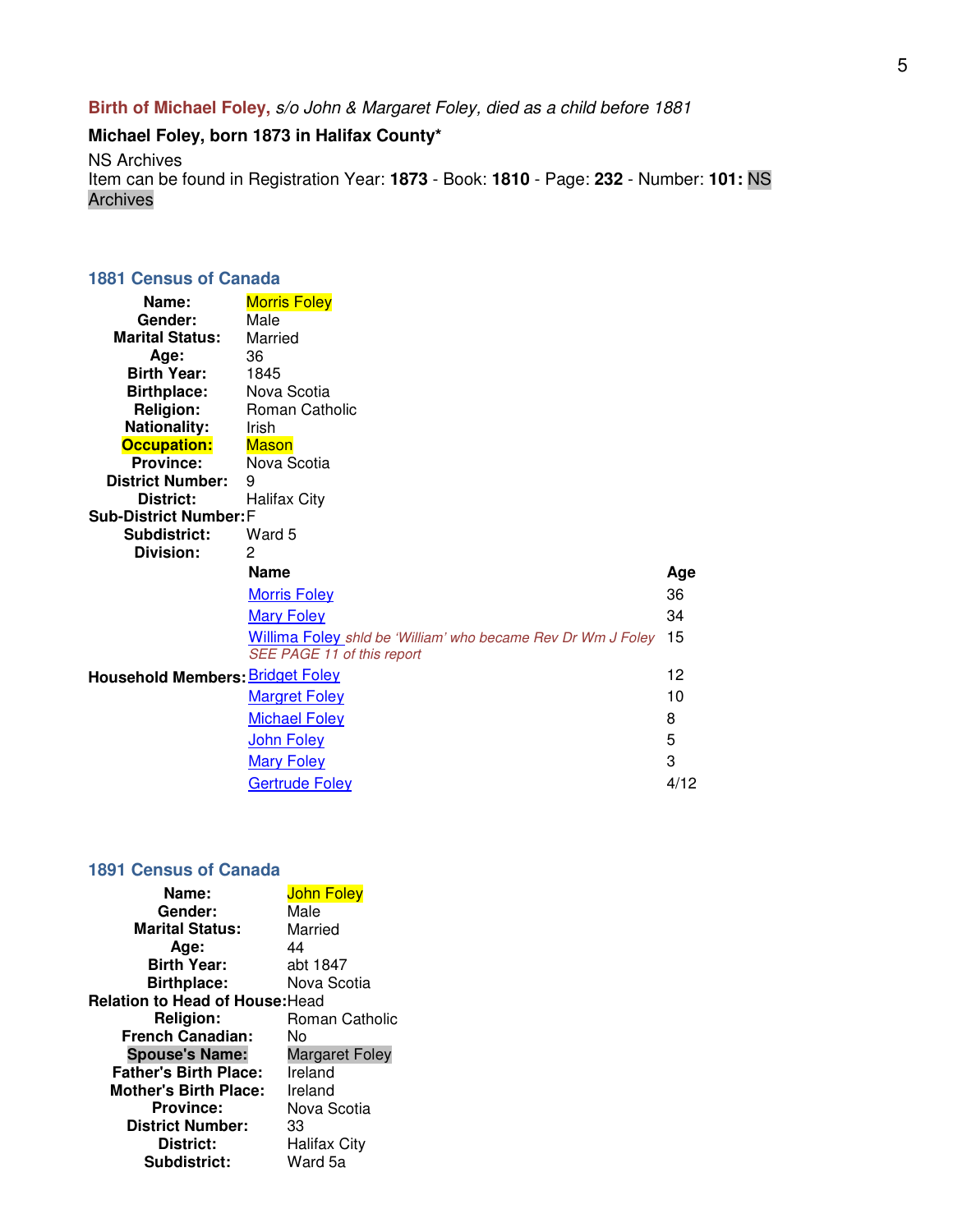| Neighbors:                | View others on page    |     |
|---------------------------|------------------------|-----|
|                           | <b>Name</b>            | Aqe |
|                           | <b>John Foley</b>      | 44  |
|                           | <b>Margaret Foley</b>  | 39  |
| <b>Household Members:</b> | <b>Mary Foley</b>      | 16  |
|                           | <b>William J Foley</b> | 13  |
|                           | <b>George Foley</b>    | 10  |
|                           | <b>Ethel R Foley</b>   | 8   |
|                           | <b>Annie J Foley</b>   | 5   |

#### **1891 Census of Canada**

| Name:                           | <b>Maurice Foley</b>          |     |
|---------------------------------|-------------------------------|-----|
| Gender:                         | Male                          |     |
| <b>Marital Status:</b>          | Married                       |     |
| Age:                            | 44                            |     |
| <b>Birth Year:</b>              | abt 1847                      |     |
| <b>Birthplace:</b>              | Nova Scotia                   |     |
| Relation to Head of House: Head |                               |     |
| <b>Religion:</b>                | Roman Catholic                |     |
| <b>French Canadian:</b>         | N٥                            |     |
| <b>Spouse's Name:</b>           | Mary Foley                    |     |
| <b>Father's Birth Place:</b>    | Ireland                       |     |
| <b>Mother's Birth Place:</b>    | Ireland                       |     |
| <b>Province:</b>                | Nova Scotia                   |     |
| <b>District Number:</b>         | 33                            |     |
| District:                       | Halifax City                  |     |
| Subdistrict:                    | Ward 5a                       |     |
| Neighbors:                      | View others on page           |     |
|                                 | <b>Name</b>                   | Age |
|                                 | <b>Maurice Foley</b>          | 44  |
|                                 | <b>Mary Foley</b>             | 44  |
| <b>Household Members:</b>       | <b>Bridget Foley</b>          | 18  |
|                                 | <b>Maggie Foley</b>           | 16  |
|                                 | John Foley                    | 14  |
|                                 | <b>Mary Foley</b>             | 12  |
|                                 | <b>Maurice Aloysius Foley</b> | 7   |

# **Death of Maurice Foley**

# **Maurice Foley, died 1900 in Halifax, Halifax County**

Item can be found in Registration Year: **1900** - Page: **249** - Number: **35:** NS Archives site

# **Death of Mary Foley**, w/o Maurice Foley

**Mary Foley, died 1916 in Halifax, Halifax County**

Item can be found in Registration Year: **1916** - Book: **21** - Page: **95** - Number: **567:** NS Archives site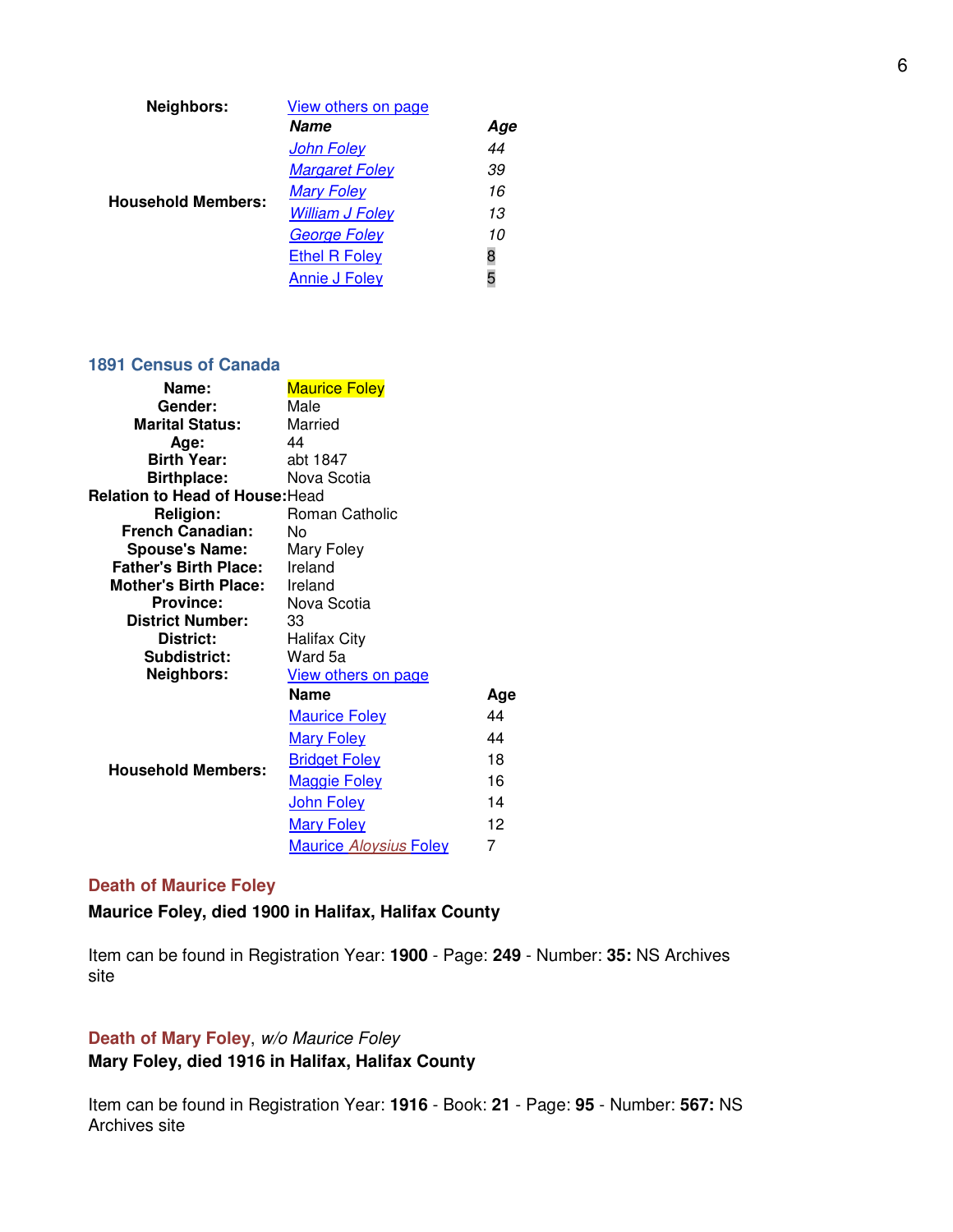# **1901 Census of Canada**

| Name:                                  | <b>John W Foley</b>                           |     |
|----------------------------------------|-----------------------------------------------|-----|
| Gender:                                | Male                                          |     |
| <b>Marital Status:</b>                 | Married                                       |     |
| Age:                                   | 56                                            |     |
| <b>Birth Day &amp; Month:</b>          | 24 Jun                                        |     |
| <b>Birth Year:</b>                     | 1844                                          |     |
| <b>Birthplace:</b>                     | NS.                                           |     |
| <b>Relation to Head of House: Head</b> |                                               |     |
| <b>Racial or Tribal Origin:</b>        | Irish                                         |     |
| <b>Nationality:</b>                    | Canadian                                      |     |
| <b>Religion:</b>                       | Roman Catholic                                |     |
| <b>Occupation:</b>                     | <b>Mason</b>                                  |     |
| <b>Province:</b>                       | Nova Scotia                                   |     |
| <b>District:</b>                       | Halifax (city/cité)                           |     |
| <b>District Number:</b>                | 33                                            |     |
| <b>Sub-District:</b>                   | Halifax (City/Cité) Ward/Quartier No 4        |     |
| <b>Sub-District Number:</b>            | $D-3$                                         |     |
| <b>Neighbors:</b>                      | View others on page                           |     |
|                                        | <b>Name</b>                                   | Age |
|                                        | John W Foley                                  | 56  |
|                                        | <b>Margaret Foley</b>                         | 49  |
| <b>Household Members:</b>              | <b>Mary Foley</b>                             | 26  |
|                                        | <b>William G Foley</b>                        | 23  |
|                                        | <b>Ethelret Foley incorrect transcription</b> | 18  |
|                                        | <b>Annie J Foley</b>                          | 15  |
|                                        | Annie Graham sister-in-law "tailoress"        | 35  |

# **1921 Census of Canada**

| Name:                                  | <b>John W Foley</b>    |     |
|----------------------------------------|------------------------|-----|
| <b>Gender:</b>                         | Male                   |     |
| <b>Marital Status:</b>                 | Married                |     |
| Age:                                   | 76                     |     |
| <b>Birth Year:</b>                     | abt 1845               |     |
| <b>Birth Place:</b>                    | Nova Scotia<br>Halifax |     |
| <b>Relation to Head of House: Head</b> |                        |     |
| <b>Spouse's Name:</b>                  | Margaret Foley         |     |
| <b>Father Birth Place:</b>             | Ireland                |     |
| <b>Mother Birth Place:</b>             | Ireland                |     |
| <b>Racial or Tribal Origin:</b>        | Irish                  |     |
| <b>Province or Territory:</b>          | Nova Scotia            |     |
| District:                              | Halifax                |     |
| <b>District Number:</b>                | 57                     |     |
| <b>Sub-District:</b>                   | Halifax (City)         |     |
| <b>Sub-District Number:</b>            | 62                     |     |
| <b>City, Town or Village:</b>          | Halifax                |     |
| <b>Street or Township:</b>             | 29 Allen St            |     |
| <b>Municipality:</b>                   | Ward 4                 |     |
| <b>Occupation:</b>                     | Contractor             |     |
| Neighbors:                             | View others on page    |     |
|                                        | <b>Name</b>            | Age |
| <b>Household Members:</b>              | <u>John W Foley</u>    | 76  |
|                                        | <b>Margaret Foley</b>  | 70  |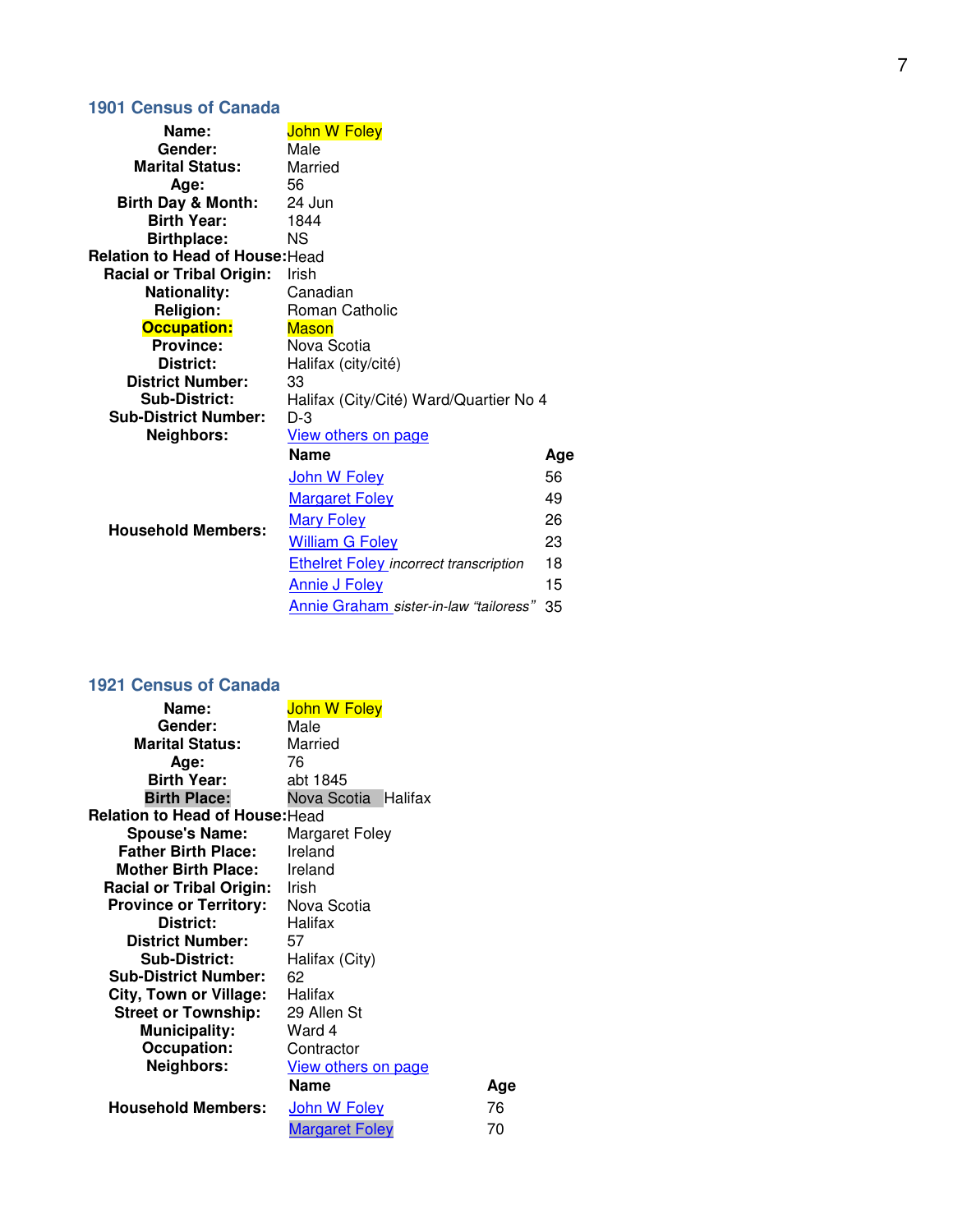#### **Death of John William Foley**

# **John William Foley, died 1925 in Halifax, Halifax County**

Item can be found in Registration Year: **1925** - Book: **105** - Page: **107:** NS Archives site

#### **Death of Margaret Foley**; w/o John William Foley

**Margaret Foley, died 1933 in Halifax, Halifax County; myo……**w/o John William Foley

Item can be found in Registration Year: **1933** - Book: **137** - Page: **205:** NS Archives site

Generation: Grandparents

**George John Foley** and his wife, Bessie Blanche Spriggs were married either late 1900 or early in 1901. They appear in the 1901 Census, with no kids, and living with Bessie's brother's family – Alvin & Mary Spriggs. George Foley was variously a salesman, clerk, confectioner, caterer, & in the restaurant business. He died of colon cancer. His wife died from gangrene (diabetes). The death certificate of Bessie (Spriggs) Foley identifies her mother as Elizabeth "Bessie" ALLEN.

#### **1901 Census**

| Name:                              | <b>George J Foley</b>                                                                                                                                             |          |  |  |
|------------------------------------|-------------------------------------------------------------------------------------------------------------------------------------------------------------------|----------|--|--|
| Gender:                            | Male                                                                                                                                                              |          |  |  |
| Marital Status:                    | Married                                                                                                                                                           |          |  |  |
| Age:                               | 20                                                                                                                                                                |          |  |  |
| Birth Day & Month:                 | 6 Jul                                                                                                                                                             |          |  |  |
| Birth Year:                        | 1880                                                                                                                                                              |          |  |  |
| Birthplace:                        | Ns                                                                                                                                                                |          |  |  |
| Relation to Head of<br>House:      | Head* Two 'Heads' (families) in the same<br>house: George & Bessie (Spriggs) Foley & his<br>bro-in-law's family (Alvin & Mary Spriggs). Alvin<br>was a carpenter. |          |  |  |
| <b>Racial or Tribal</b><br>Origin: | Irish                                                                                                                                                             |          |  |  |
| Nationality:                       | Canadian                                                                                                                                                          |          |  |  |
| Religion:                          | Roman Catholic                                                                                                                                                    |          |  |  |
| Occupation:                        | <b>Clerk General</b>                                                                                                                                              |          |  |  |
| Province:                          | Nova Scotia                                                                                                                                                       |          |  |  |
| District:                          | Halifax (city/cité)                                                                                                                                               |          |  |  |
| District Number:                   | 33                                                                                                                                                                |          |  |  |
| Sub-District:                      | Halifax (City/Cité) Ward/Quartier No 5                                                                                                                            |          |  |  |
| <b>Sub-District Number:</b>        | $E-7$                                                                                                                                                             |          |  |  |
| Neighbors:                         | View others on page                                                                                                                                               |          |  |  |
| Household                          | Name                                                                                                                                                              | Age      |  |  |
| Members:                           | George J Foley<br>Bessie B Foley née Spriggs.                                                                                                                     | 20<br>22 |  |  |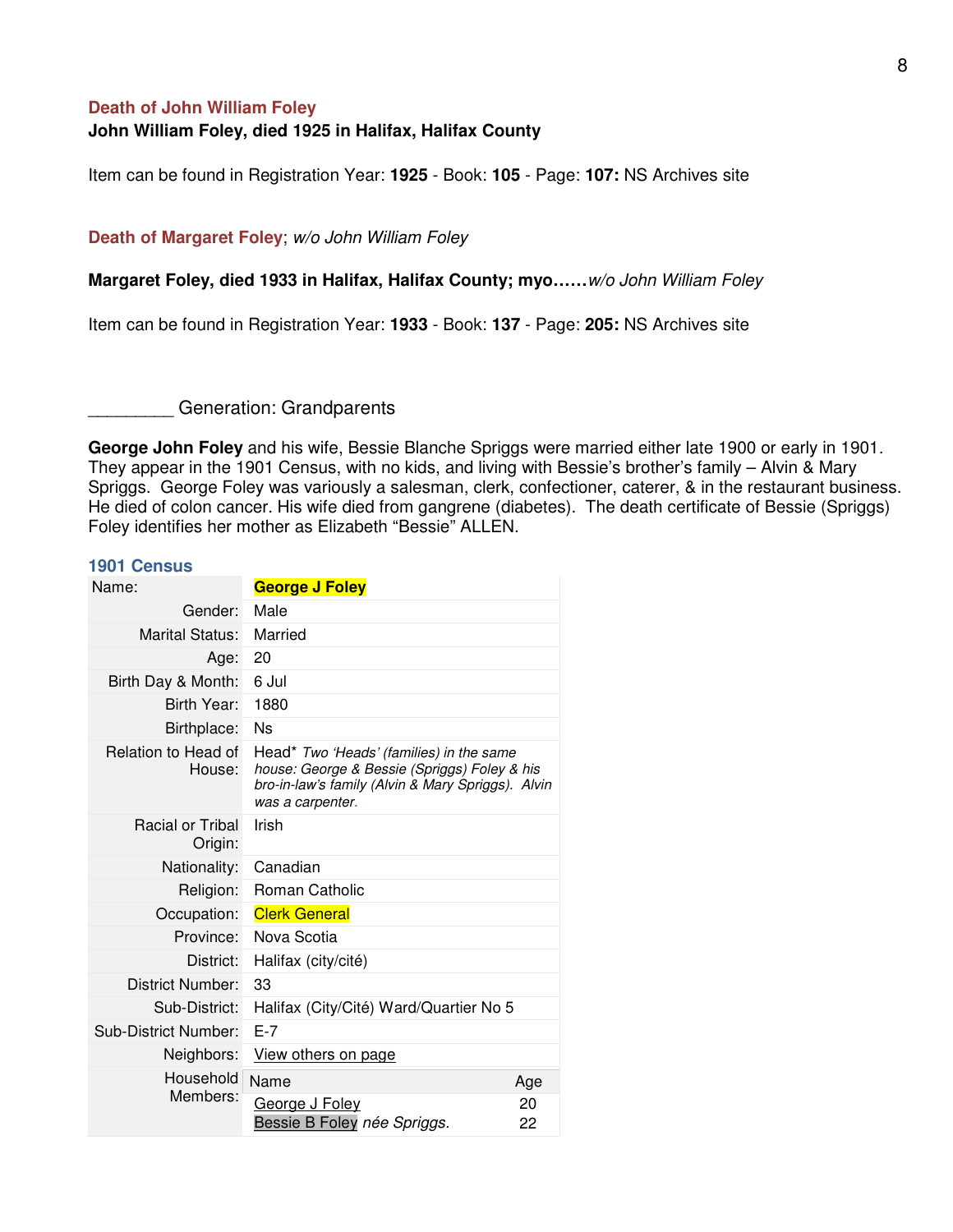# **1911 Census** This Census page is almost illegible…

| 42 279 Foley? George John                                          |                                |  |  | M Head M Jul 1880 30 1901 Caterer |
|--------------------------------------------------------------------|--------------------------------|--|--|-----------------------------------|
| 43 279 Foley ? Bessie                                              | F Wife M Jul 1881 30 1901      |  |  |                                   |
| 44 279 Foley Frances shld be Florence F Daughter S Feb 1903 8 1901 |                                |  |  |                                   |
| 45 279 Foley Ethel                                                 | F Daughter S Aug 1904 6 1901   |  |  |                                   |
| 46 279 Foley Catharine                                             | F Daughter S Nov 1908 2 1901   |  |  |                                   |
| 47 279 Foley Margaret                                              | F Daughter S Dec 19106/12 1901 |  |  |                                   |

## **1921 Census**

| Name:                         | <b>George J Foley</b>                          |            |
|-------------------------------|------------------------------------------------|------------|
| Gender:                       | Male                                           |            |
| Marital Status:               | Married<br>before June 1901                    |            |
| Age:                          | 40                                             |            |
| Birth Year:                   | abt 1881                                       |            |
| Birth Place:                  | Nova Scotia                                    |            |
| Relation to Head of<br>House: | Head                                           |            |
| Spouse's Name:                | <b>Bessie Foley</b>                            |            |
| <b>Father Birth Place:</b>    | Nova Scotia                                    |            |
| Mother Birth Place:           | Nova Scotia                                    |            |
| Racial or Tribal Origin:      | Irish                                          |            |
| Province or Territory:        | Nova Scotia                                    |            |
| District:                     | Halifax                                        |            |
| District Number:              | 57                                             |            |
| Sub-District:                 | Halifax (City)                                 |            |
| <b>Sub-District Number:</b>   | 62                                             |            |
| City, Town or Village:        | Halifax                                        |            |
| Street or Township:           | 43 Windsor St                                  |            |
| Municipality:                 | Ward 4                                         |            |
| Occupation:                   | <b>Caterer</b>                                 |            |
| Neighbors:                    | View others on page                            |            |
| <b>Household Members:</b>     | Name                                           | Age        |
|                               | George J Foley head                            | 40         |
|                               | <b>Bessie Foley</b> wife                       | 40         |
|                               | George Foley son                               | 6          |
|                               | Allan Foley dau shd be 'son'                   | 3          |
|                               | <b>Wallace Foley</b> son<br>Florence Foley dau | 9/12<br>18 |
|                               | <b>Ethel Foley dau</b>                         | 15         |
|                               | Catherine Foley dau                            | 12         |
|                               | Margaret Foley dau 'Annie Margaret'            | 10         |
|                               | Doris Foley dau                                | 8          |
|                               | Lillian Wiltshire servant                      | 17         |

Of the nine children in this 1921 Census, all attended public school except daughters Florence & Ethel Foley, who went to the Convent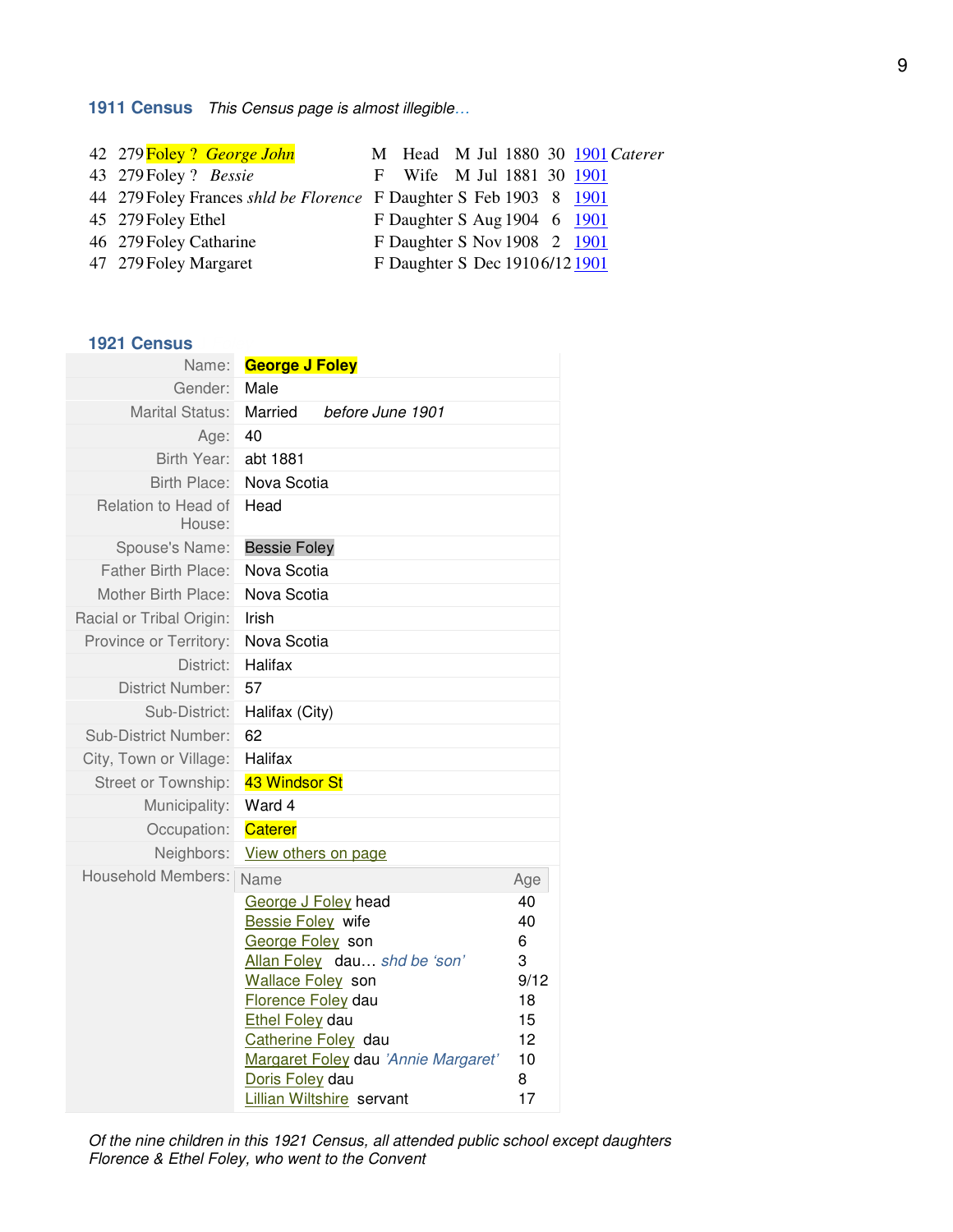| 1881 Census of Canada              |                                                  |     |
|------------------------------------|--------------------------------------------------|-----|
| Name:                              | Bessie B. Spriggs                                |     |
| Gender:                            | Female                                           |     |
| Age:                               | 2                                                |     |
| <b>Birth Year:</b>                 | 1879                                             |     |
| <b>Birthplace:</b> Nova Scotia     |                                                  |     |
| Religion:                          | Church of England                                |     |
| Nationality: English               |                                                  |     |
| <b>Province:</b>                   | Nova Scotia                                      |     |
| <b>District Number:</b>            | 9                                                |     |
| District:                          | Halifax City                                     |     |
| <b>Sub-District Number: G</b>      |                                                  |     |
| Subdistrict:                       | Ward 6                                           |     |
| Division:                          | 2                                                |     |
|                                    | <b>Name</b>                                      | Age |
|                                    | Peter Spriggs b Waverly, NS                      | 52  |
|                                    | Elizabeth Spriggs née ALLEN, b Falmouth, MA, USA | 44  |
|                                    | <b>Annie R. Spriggs</b>                          | 17  |
| Household Members: Kate A. Spriggs |                                                  | 13  |
|                                    | <b>Laurata Spriggs</b>                           | 11  |
|                                    | <b>Mary I. Spriggs</b>                           | 9   |
|                                    | <b>Alvin H. Spriggs</b>                          | 6   |
|                                    | <b>Bessie B. Spriggs</b>                         | 3   |

**Marriages of Bessie B Spriggs' siblings…** missing is her own, which is not listed in NS Archives site

# **Kate A. Spriggs and William Marsden married 1888 in Halifax County**

Item can be found in Registration Year: **1888** - Book: **1818** - Page: **83** - Number: **77**

# Ref: keating Family Tree on Ancestry.com ; Tree pages Owner: **tpkplpmp**

# **Katherine ("Kate Allen") Spriggs**

Birth August 25, 1868 in Waverley, Nova Scotia, Canada Death January 19, 1927 in Dartmouth, Nova Scotia, Canada

Parents

- Peter Spriggs
	- 1827 1894
- Mary Elizabeth (Bessie) Allen 1836 – 1898

Spouse & Children

- William Marsden
	- 1864 1942
	- Marguerite Gertrude Marsden 1911 – 1989

# **Annie R. Spriggs and John Gilfoy married 1883 in Halifax County**

Item can be found in Registration Year: **1883** - Book: **1817** - Page: **162** - Number: **111**